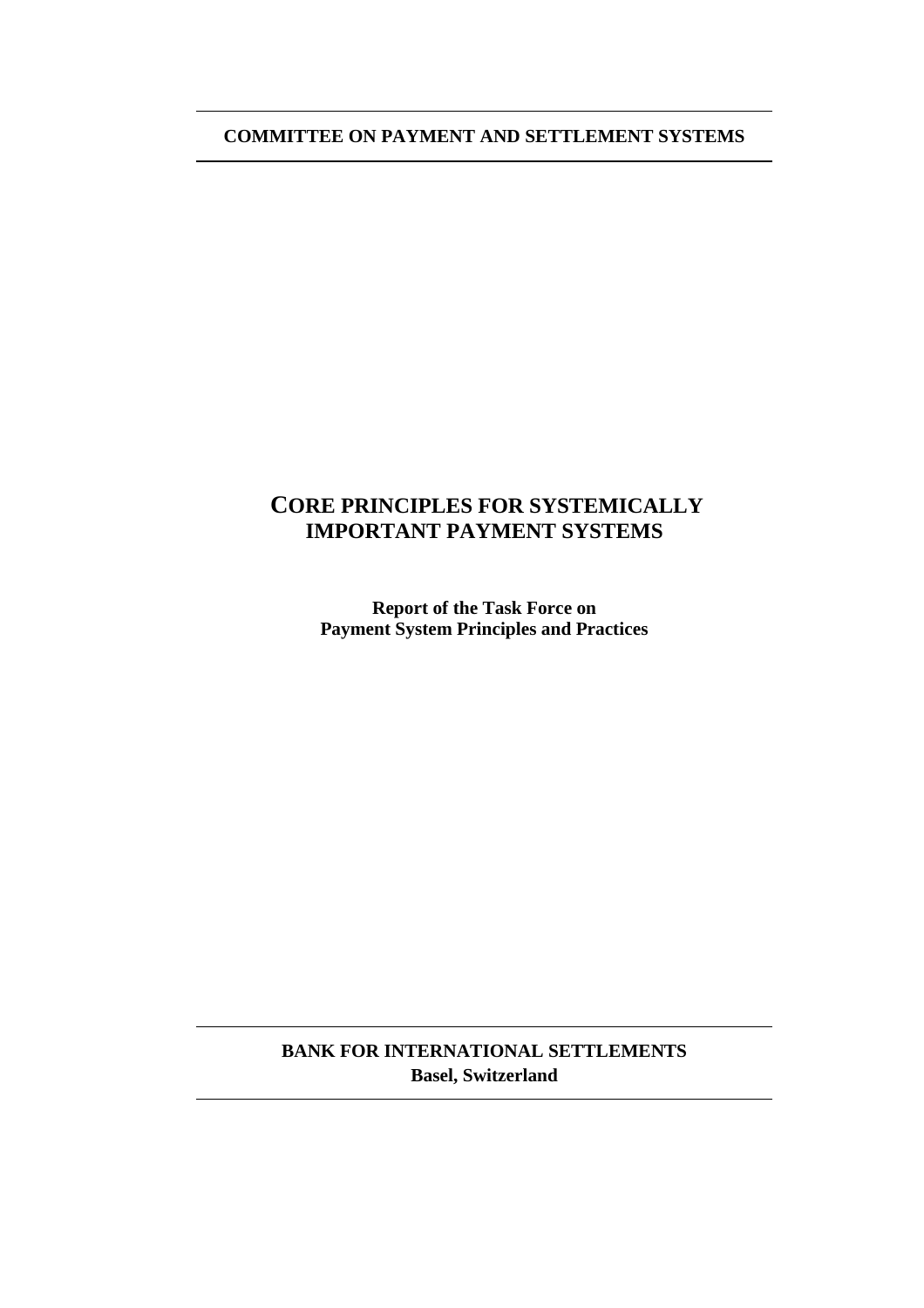#### **Foreword**

There are a number of international initiatives underway to maintain financial stability by strengthening financial infrastructure. The Committee on Payment and Settlement Systems (CPSS) of the central banks of the Group of Ten countries is contributing to this process through its work on developing core principles for systemically important payment systems.

The CPSS established a Task Force on Payment System Principles and Practices in May 1998 to consider what principles should govern the design and operation of payment systems in all countries. The Task Force is seeking to develop an international consensus on such principles. It comprises representatives not only from G10 central banks and the European Central Bank, but also from 11 other national central banks of countries in different stages of economic development from all over the world and representatives from the International Monetary Fund and the World Bank. In undertaking its work it has also consulted groups of central banks in Africa, the Americas, Asia, Pacific rim and Europe.

This report represents the result of this work and consultation to date. The CPSS is now seeking comments from the wider international community. The draft report is therefore being published for public consultation and readers are invited to send comments to the CPSS Secretariat at the Bank for International Settlements (BIS) at: Committee on Payment and Settlement Systems, Bank for International Settlements, CH 4002 Basel, Switzerland; Fax: + 41 61 280 9100; e-mail: cpss@bis.org. The consultation process will last until 17 March 2000.

The principles are expressed in a deliberately general way to help ensure that they can be useful in all countries and that they will be durable. They do not represent a blueprint for the design or operation of any individual system, but suggest the key characteristics that all systemically important payment systems should satisfy. To facilitate the use of the principles in individual countries the Task Force is continuing its work to develop a second part to the report which will discuss in more detail the interpretation of the principles and their practical application in different contexts. The Task Force will continue to consult other interested parties in developing this second part of the report.

The CPSS is grateful to the members of the Task Force and its Chairman, John Trundle of the Bank of England, for their work in preparing this report and to the CPSS Secretariat at the BIS for their able support.

Wendelin Hartmann, Chairman Committee on Payment and Settlement Systems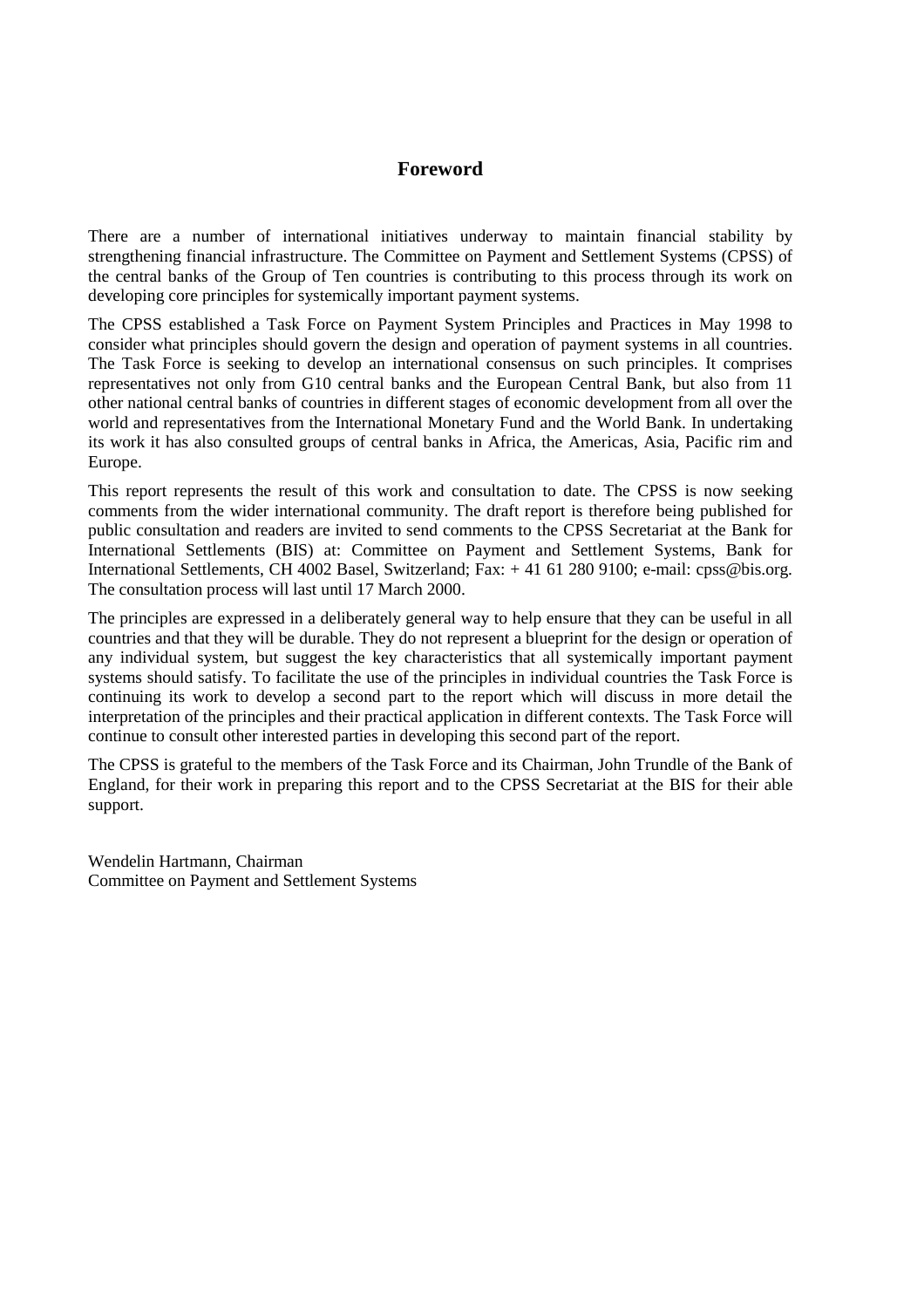## **Table of contents**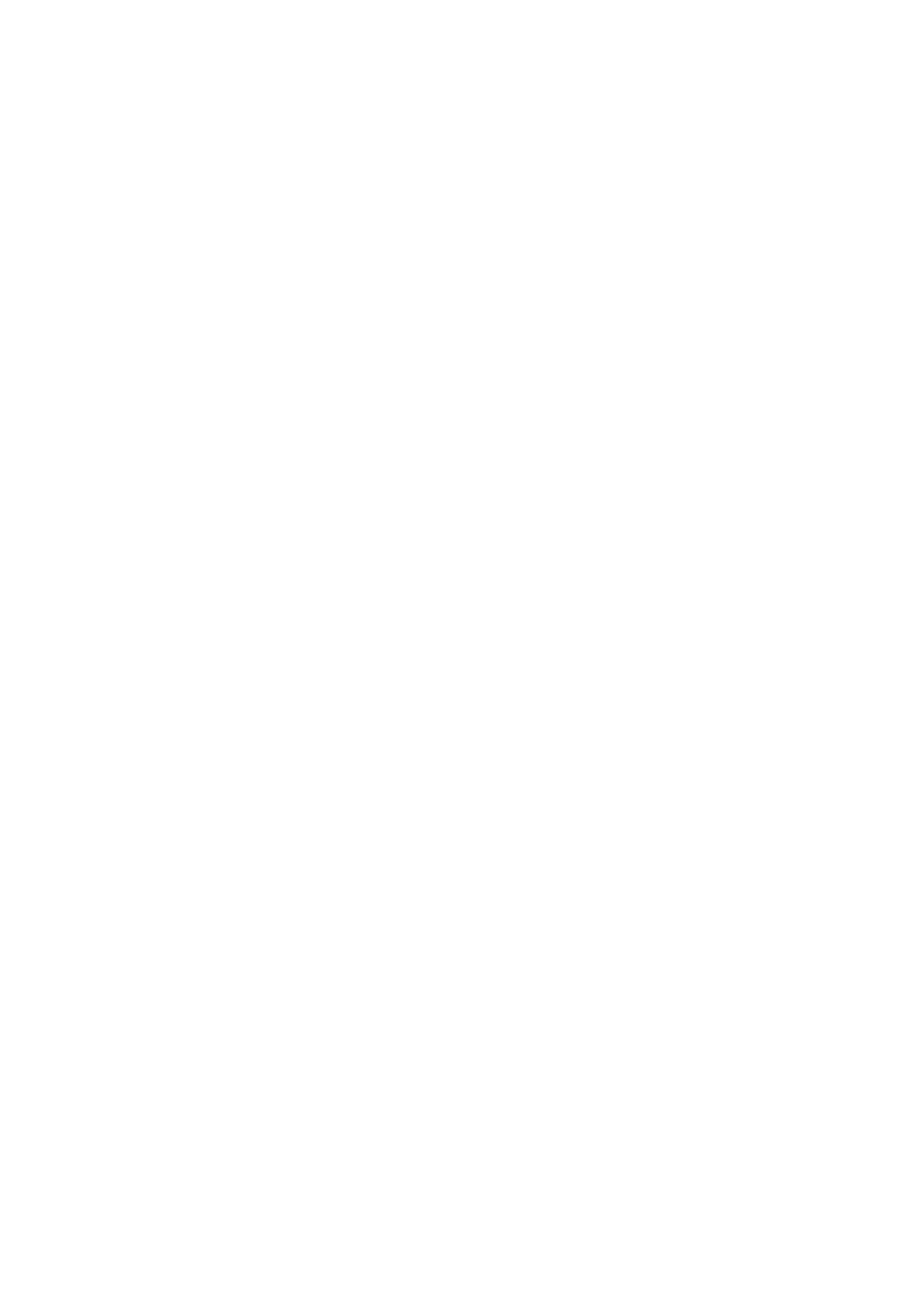## **Section 1: Introduction**

1.1 Safe and efficient payment systems are critical to the effective functioning of the financial system. Payment systems are the means by which funds are transferred between banks, and the most significant payment systems, which this report refers to as systemically important payment systems, $\frac{1}{2}$ are a major channel by which shocks can be transmitted across domestic and international financial systems and markets. Robust payment systems are, therefore, a key requirement in maintaining and promoting financial stability. Over the past few years, a broad international consensus has developed on the need to strengthen payment systems by promoting internationally accepted standards and practices for their design and operation.

1.2 The core principles in this report are intended for use as universal guidelines to encourage the design and operation of safer and more efficient systemically important payment systems worldwide. In emerging market economies they are likely to be of particular relevance, because of the efforts in train in these countries to improve systems or to build new ones in order to handle better the growing payment flows from national and international financial markets.

1.3 The report is addressed to all central banks and other interested public sector agencies, as well as to all private sector owners and operators of payment systems. The core principles may also be of use to advisers providing international technical assistance on how to achieve safety and efficiency in payment systems in the specific circumstances of individual countries.

1.4 These core principles for payment systems are intended to be sufficiently broad in scope to apply to a wide range of circumstances and to be useful over time. All systemically important payment systems should comply with all ten principles. Two of the principles (IV and V) also include specific minima which the Task Force encourages all systemically important payment systems to exceed. In most cases systems should aim for standards higher than the minimum. The report also explains the key role of central banks and sets out their responsibilities in applying the core principles. These responsibilities include assessing existing payment systems against the core principles and initiating or promoting action to ensure that they are implemented.

1.5 This report draws extensively on previous work of the CPSS and related groups,<sup>2</sup> most importantly on the Report to G10 Governors of the Committee on Interbank Netting Schemes ("the Lamfalussy Report"). That report, published in  $1990$ ,<sup>3</sup> analysed issues affecting cross-border and multi-currency netting schemes and established minimum standards and more general goals for the design and operation of such schemes as well as principles for their cooperative oversight by central banks. The "Lamfalussy Standards" have been accepted and applied increasingly widely, not only in the specific field for which they were developed, but also to payment, clearing and settlement systems of many other types. The core principles in this report extend the Lamfalussy Standards by adding several new principles and they apply more broadly to systemically important payment systems of all types. This report's discussion of central banks' responsibilities in applying the core principles similarly adds to the principles for cooperative central bank oversight contained in the Lamfalussy Report and extends them to domestic systems. The Lamfalussy standards were instrumental in encouraging designers, operators and overseers of netting systems to consider and address risks and to

<sup>1</sup> For a fuller definition of systemic importance, see paragraph 3.2.

<sup>&</sup>lt;sup>2</sup> The past work of the CPSS and related groups has included detailed analysis of payment and settlement system infrastructure in both developed and emerging economies. Although most of the earlier work has been analytical rather than prescriptive, in some areas – notably in its work on cross-border and multi-currency netting and on foreign exchange settlement risk – more specific guidelines and strategies have been developed to reduce risk, particularly systemic risk.

<sup>3</sup> "*Report of the Committee on Interbank Netting Schemes of the Central Banks of the Group of Ten countries",* BIS, November 1990. Copies can be obtained from the CPSS Secretariat, Bank for International Settlements or on the BIS web site (http://www.bis.org).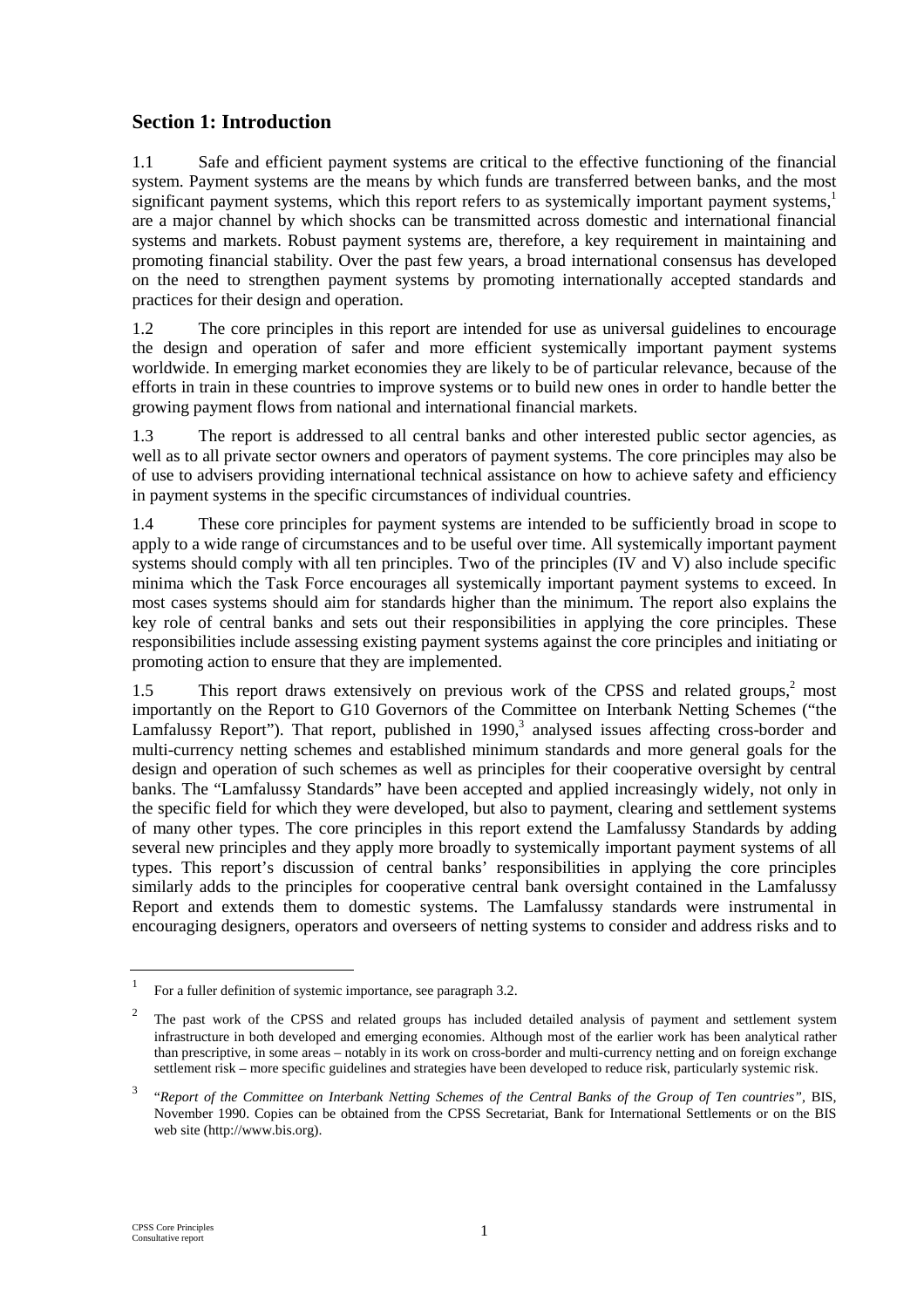achieve certain minimum standards. Best practice, however, is more demanding than the minimum and an increasing number of systems have recognised the benefits of, for example, being able to withstand the failure of more than the single largest net debtor to the system.

1.6 At the same time there has been extensive progress in payment system design in the course of the past ten years, notably in the development and widespread adoption of systems involving realtime gross settlement (RTGS), which can very effectively address the financial risks highlighted by the core principles. There are a number of different variants in the design and operation of RTGS systems, notably in respect of operating arrangements and the use of intraday credit to provide liquidity, and these and other issues are discussed in the 1997 CPSS report on Real-Time Gross Settlement Systems.<sup>4</sup> More recent innovations in system design offer various further possible techniques for addressing financial risks.

1.7 The focus of this report is on payment systems, that is systems that provide for the transfer of funds. The most direct application is for systems which involve only funds transfers, but the principles can also apply to the payments aspects of systemically important systems in which transfers of other financial assets, such as securities, and related transfers of funds are both settled. Such systems can raise financial stability issues in their own right, so it is important too that their overall design and operation should be safe and efficient. The core principles in this report may also provide some help in evaluating the arrangements for settling other types of financial assets but a full consideration lies outside the scope of this report. [The CPSS and IOSCO have decided to establish a separate study to examine the specific issues involved in securities settlement.]

1.8 The principles apply to systemically important payment systems, whether they involve a credit or debit mechanism and whether they operate electronically or involve paper-based instruments. In practice, however, for a system that uses paper-based debit instruments (e.g. cheques), there are particular difficulties involved in satisfying some of the principles. In countries where an existing systemically important payment system uses cheques, it may be necessary to give careful consideration to the other options available. There will be further consideration of this issue in a second part of this report.

1.9 A summary of the ten core principles and the four responsibilities of central banks in applying them follows this introduction. After that there is a more detailed description of the public policy objectives of safety and efficiency (Section 2), the core principles (Section 3) and the responsibilities of central banks in applying the core principles (Section 4).

<sup>4</sup> *"Real-Time Gross Settlement Systems",* BIS, March 1997. Copies can be obtained from the CPSS Secretariat, Bank for International Settlements or on the BIS website (http://www.bis.org).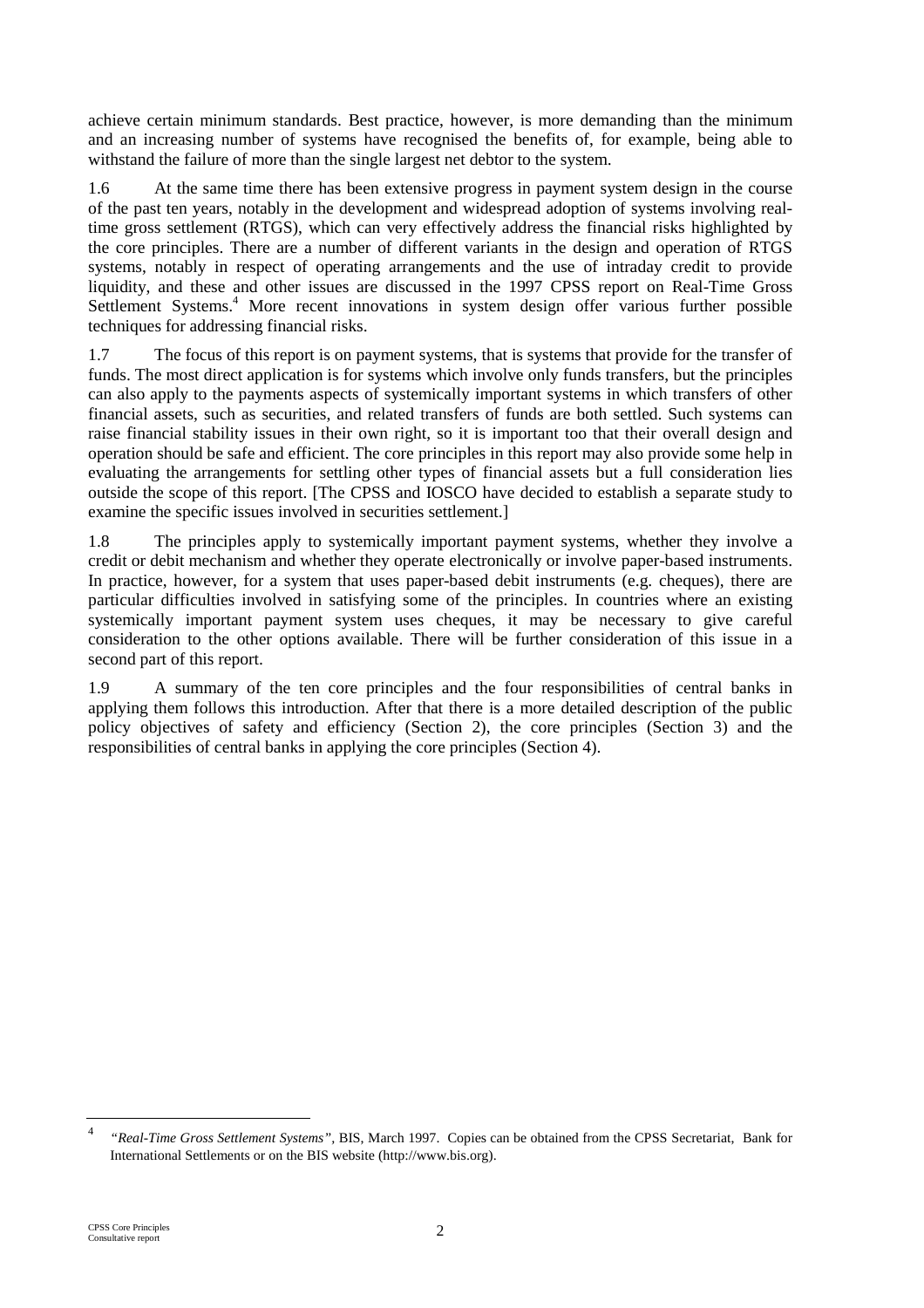## **The core principles and central bank responsibilities**

## **Public policy objectives: safety and efficiency in systemically important payment systems**

#### **Core principles for systemically important payment systems**

- I. The system should have a well-founded legal basis under all relevant jurisdictions.
- II. The system's rules and procedures should enable participants to have a clear understanding of the system's impact on each of the financial risks they incur through participation in it.
- III. The system should have clearly defined procedures for the management of credit risks and liquidity risks, which specify the respective responsibilities of the system operator and the participants and which provide appropriate incentives to manage and contain those risks.
- IV.\* The system should provide prompt final settlement on the day of value, preferably during the day and at a minimum at the end of the day.
- V.\* A system in which multilateral netting takes place should, at a minimum, be capable of ensuring the timely completion of daily settlements in the event of an inability to settle by the participant with the largest single settlement obligation.
- VI. Assets used for settlement should preferably be a claim on the central bank; where other assets are used, they should carry little or no credit risk.
- VII. The system should ensure a high degree of security and operational reliability and should have contingency arrangements for timely completion of daily processing.
- VIII. The system should provide a means of making payments which is practical for its users and efficient for the economy*.*
- IX. The system should have objective and publicly disclosed criteria for participation, which permit fair and open access.
- X. The system's governance arrangements should be effective, accountable and transparent.

\* Systems should seek to exceed the minima included in these two principles.

#### **Responsibilities of the central bank in applying the core principles**

- A. The central bank should define clearly its payment system objectives and should disclose publicly its role and major policies with respect to systemically important payment systems.
- B. The central bank should ensure that the systems it operates comply with the core principles.
- C. The central bank should oversee compliance with the core principles by systems it does not operate and it should have the ability to carry out this oversight.
- D. The central bank, in promoting payment system safety and efficiency through the core principles, should cooperate with other central banks and with any other relevant domestic or foreign authorities.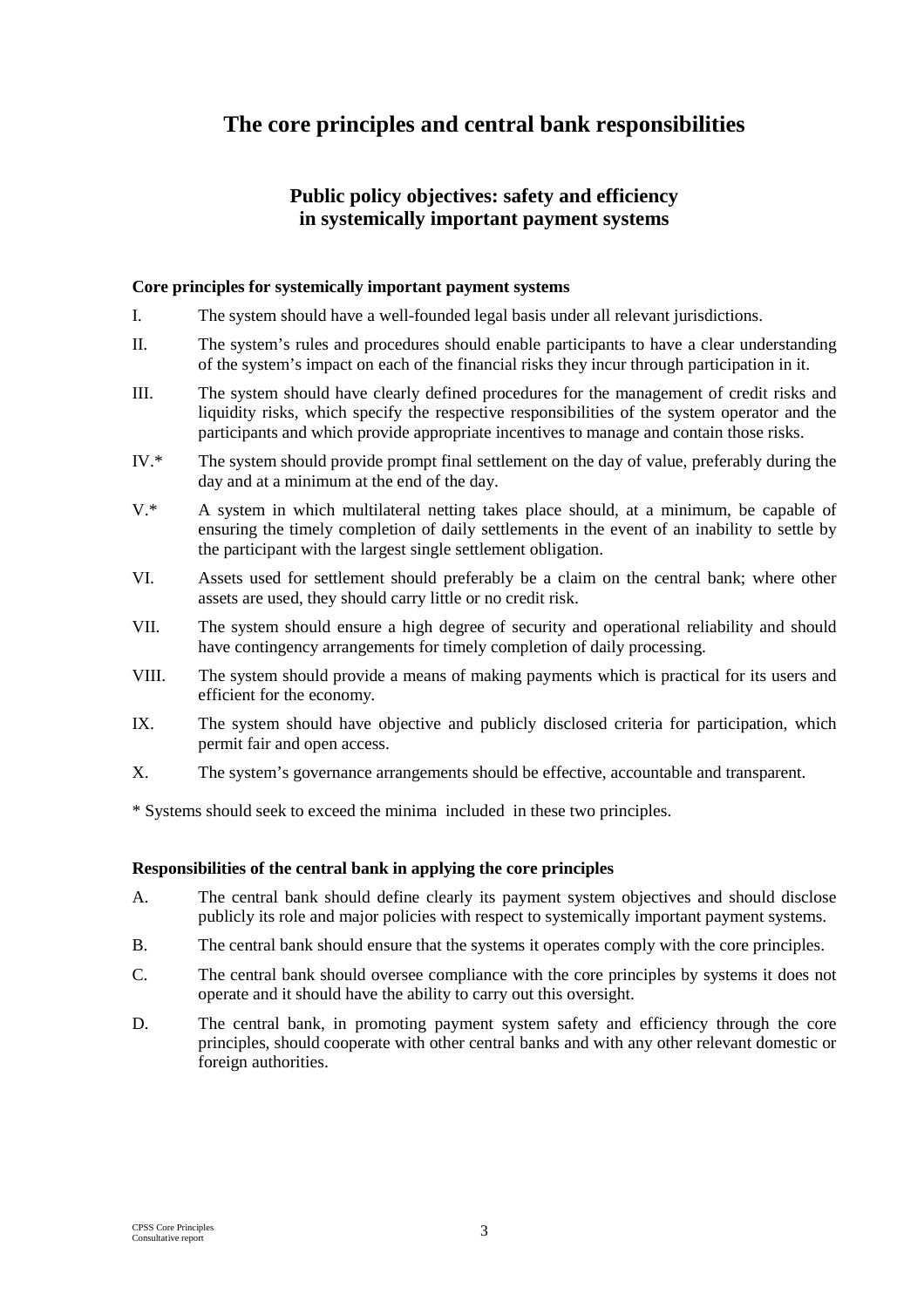### **Section 2: The public policy objectives**

2.1 Systemically important payment systems are an essential mechanism supporting the effectiveness of financial markets. They can also transmit financial shocks. Poorly designed systems may contribute to systemic crises if risks are not adequately contained, with the result that financial shocks are passed from one participant to another. The effects of such disruption could extend beyond the system and its participants, threatening the stability of money markets and of other domestic and international financial markets. Systemically important payment systems are therefore crucial for the economy, and their safety and efficiency should be objectives of public policy.

2.2 Market forces alone, however, will not necessarily achieve the objectives of safety and efficiency sufficiently, since operators and participants do not necessarily bear all the risks and costs. They may not have adequate incentives to minimise the risk of their own failure or the failure of a participant or the costs they impose on other participants. In addition, the institutional structure of the payment system may not provide strong incentives or mechanisms for efficient design and operation. Economic factors such as economies of scale and barriers to entry may limit competition in the provision of payment systems and services. In practice, in many countries there is a very limited number of payment system providers or a single provider, usually the central bank.

2.3 To pursue the objective of safety in a payment system, it is necessary first to identify and understand how risks of various types may arise or be transmitted within the system and to determine where they are borne. Once these risks are properly analysed and assessed, appropriate and effective mechanisms must be devised to monitor, manage and control them.

2.4 Payment systems consume substantial resources. Accordingly, it is important that the designers and operators of payment systems are conscious of the resource costs of their systems and the charges they will need to pass on to users if resources are to be used efficiently. Cost constraints are likely to require choices to be made about a system's design which will have an impact on the system's functionality and safety. The functionality required will vary from one system to another according to the demands of participants and users. Systemically important payment systems must always achieve a high level of safety appropriate to their potential for triggering or transmitting systemic risk. Little, however, would be gained if a payment system were designed with such extensive safety features that it became so difficult, slow or costly to use that no-one was prepared to do so. System operators should keep their choices under review, as financial markets and the local economy develop and as technological and economic advances improve the range of solutions available.

2.5 Safety and efficiency are not the only public policy objectives for payment system design and operation. Other objectives, however, such as crime prevention, competition policy and consumer protection, can play a role in the design of systemically important payment systems, but these issues are beyond the scope of this report.

2.6 Different aspects of the safety and efficiency objectives may be pursued by a variety of different public sector agencies. Central banks have a leading role, particularly because of their strong interest in financial stability, their role in providing settlement accounts for payment system participants, and their concerns with the functioning of money markets for the implementation of monetary policy and with maintaining confidence in the domestic currency both in normal circumstances and in a crisis. The expertise they have developed through carrying out these functions means that central banks have a leading role to play in respect of systemically important payment systems; in many cases they have been given explicit responsibilities in this area.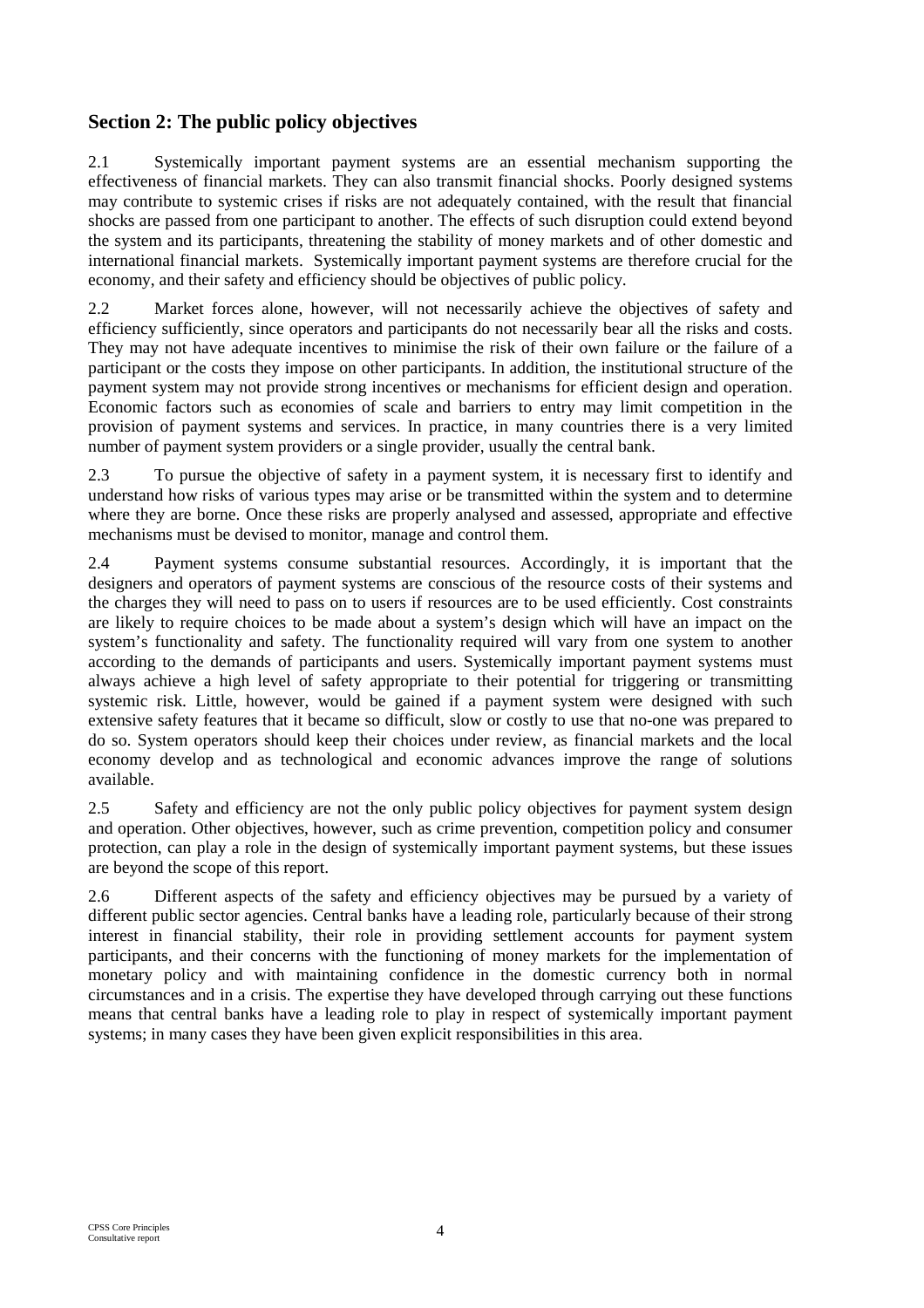## **Section 3: Core principles for systemically important payment systems**

3.1 Payment systems can be subject to a range of risks, including:

*credit risk*: the risk that a party within the system will be unable fully to meet its financial obligations within the system currently or at any time in the future;

*liquidity risk*: the risk that a party within the system will have insufficient funds to meet financial obligations within the system as and when expected, although it may be able to do so at some time in the future;

*legal risk*: the risk that a poor legal framework or legal uncertainties will cause or exacerbate credit or liquidity risks;

*operational risk*: the risk that operational factors such as technical malfunctions or operational mistakes will cause or exacerbate credit or liquidity risks; and

*systemic risk*: in the context of payment systems this is the risk that the inability of one of the participants to meet its obligations, or a disruption in the system itself, could result in the inability of other system participants or of financial institutions in other parts of the financial system to meet their obligations as they become due. Such a failure could cause widespread liquidity or credit problems and, as a result, could threaten the stability of the system or of financial markets.

3.2 The core principles apply to systemically important payment systems - that is, systems which could trigger or transmit systemic disruptions in the financial area because of the size or nature of individual payments which they handle or because of the aggregate value of the payments processed. A systemically important system does not necessarily handle only high-value payments; the term can include a system which handles payments of various values, but which has the capacity to trigger or transmit systemic disruption by virtue of certain segments of its traffic. In practice the boundary between payment systems which are systemically important and those which are not will not always be clear-cut and the central bank will need to consider carefully where that boundary should be drawn. The principles may also be useful in assessing and understanding the characteristics of systems which pose relatively little systemic risk and it may be desirable for such systems to comply with some or all of the principles.

3.3 Systemically important payment systems may be owned and operated by central banks or by private sector institutions. There are also cases where they are owned and operated jointly by public and private agencies. The core principles are intended to be relevant to all institutional and ownership structures. They address primarily the design and operation of payment systems, but are intended also to influence the actions of participants and of agencies that supervise participants. The role and responsibilities of the operator and the participants should be clearly defined and understood. The central bank has key responsibilities in applying the principles, which are described more fully in Section 4.

3.4 Although the principles are expressed in terms of payment systems in a single country, they are equally applicable where the payment system arrangements extend over a broader economic area, such as where a single payment system or a collection of inter-connected payments systems cover a region broader than a country. The principles also apply to cross-border or multi-currency payment systems.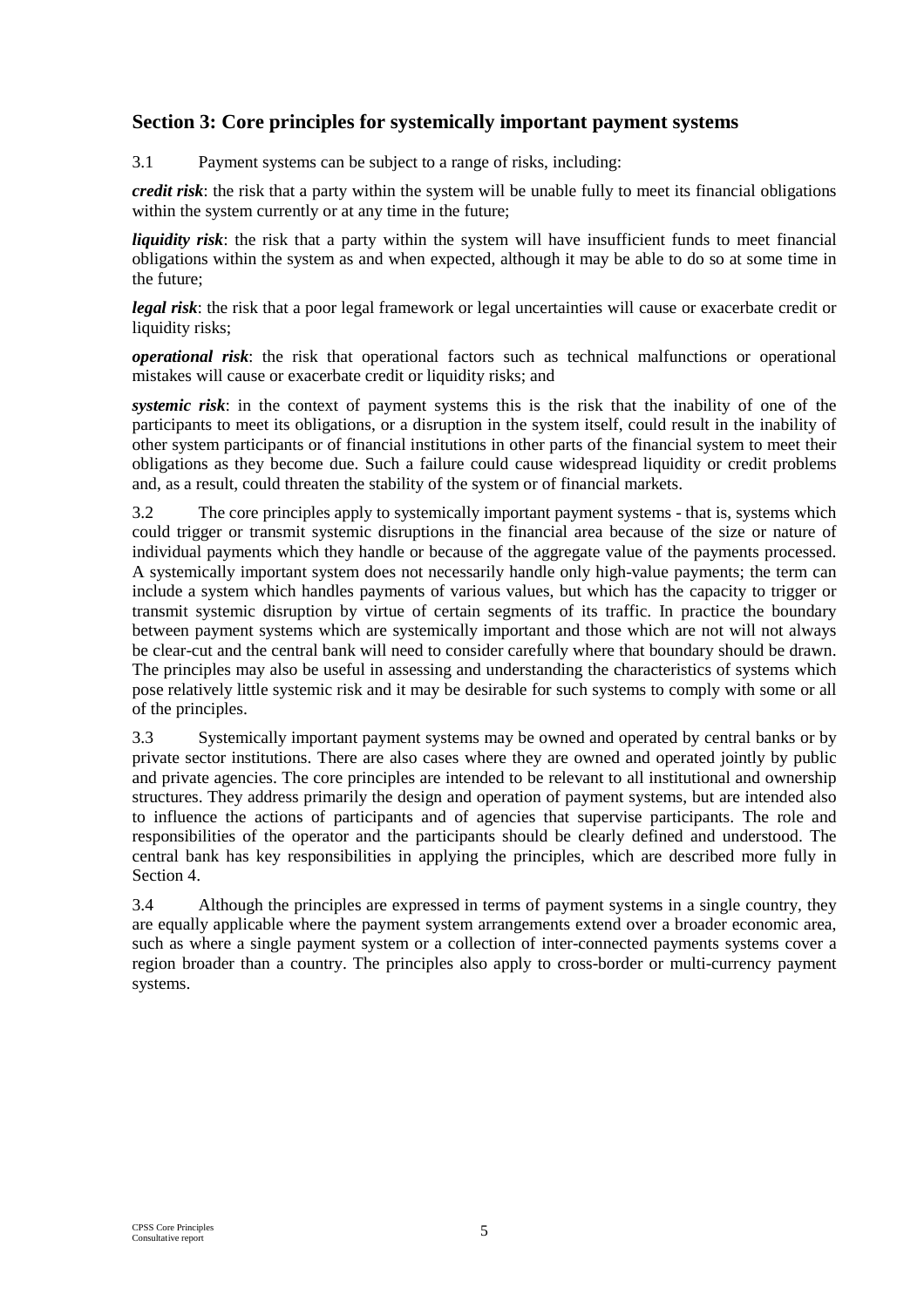## **Core principles**

#### **I. The system should have a well-founded legal basis under all relevant jurisdictions.**

- I.1 The rules and procedures of a system should be enforceable and their consequences predictable. A system which is not legally robust or in which the legal issues are poorly understood could endanger its participants. Poor understanding can give participants a false sense of security, leading them, for example, to underestimate their credit or liquidity exposures.
- I.2 The legal environment relevant to this principle includes the general legal infrastructure in the relevant jurisdictions (such as the law relating to contracts, payments, securities, banking, debtor/creditor relationships, and insolvency) as well as specific statutes, case law, contracts (for example, payment system rules) or other relevant material.
- I.3 The jurisdiction under whose law the system's rules and procedures are to be interpreted should be specified clearly. In most cases, the most important legal environment will be the domestic one, although, in particular where the system involves cross-border elements such as foreign bank participation or the use of multiple currencies, it will also be necessary to consider whether there are any material legal risks stemming from other relevant jurisdictions.

#### **II. The system's rules and procedures should enable participants to have a clear understanding of the system's impact on each of the financial risks they incur through participation in it.**

II.1 Participants, the system operator, and other involved parties - in some cases including customers - should understand clearly the financial risks in the system and where they are borne. An important determinant of where the risks are borne will be the rules and procedures of the system. These should define clearly the rights and obligations of all the parties involved and all such parties should be provided with up-to-date explanatory material. In particular, the relationship between the system rules and the other components of the legal environment should be clearly understood and explained. In addition, key rules relating to financial risks should be made publicly available.

#### **III. The system should have clearly defined procedures for the management of credit risks and liquidity risks, which specify the respective responsibilities of the system operator and the participants and which provide appropriate incentives to manage and contain those risks.**

- III.1 The rules and procedures of a systemically important payment system are not only the basis for establishing where credit and liquidity risks are borne within the system, but also for allocating responsibilities for risk management and risk containment. They are, therefore, an important mechanism for addressing the financial risks which can arise in payment systems. Private sector parties, in particular, could have inadequate incentives to limit or manage these risks. A system's rules and procedures should therefore ensure that all parties have both the incentives and the capabilities to manage and contain each of the risks they bear and that limits are placed on the maximum level of credit exposure that can be produced by each participant. Limits on credit exposure are likely to be particularly relevant in systems involving netting mechanisms.
- III.2 There are a variety of ways in which risks can be managed and contained using both analytical and operational procedures. Analytical procedures include on-going monitoring and analysis of the credit and liquidity risks participants pose to the system. Operational procedures include the implementation of risk management decisions through limits on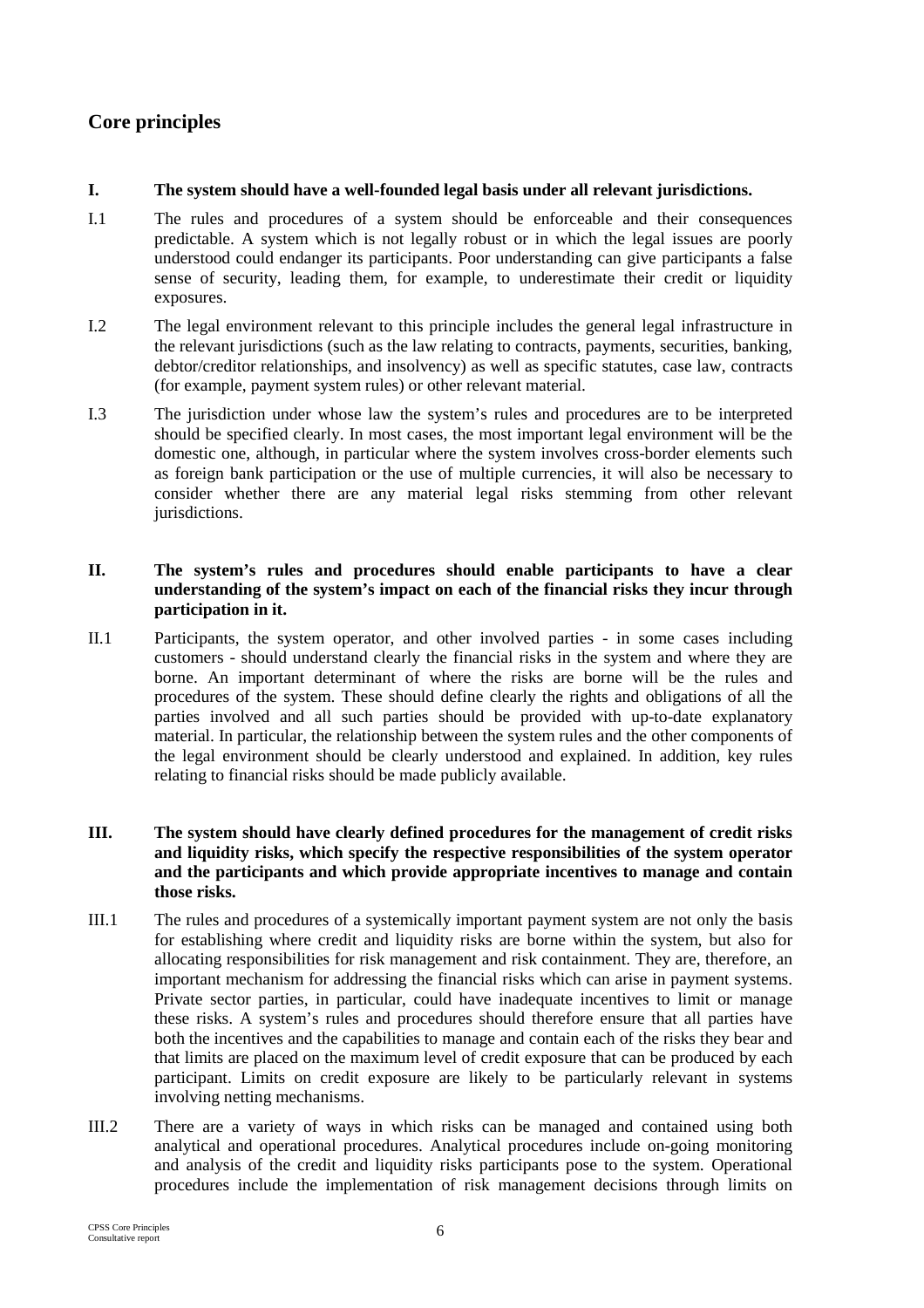exposures, by pre-funding or collateralising obligations, through the design and management of transactions queues or through other mechanisms. For many systems, the use of risk management processes that operate in real time will be a key element in satisfying this principle.

#### **IV. The system should provide prompt final settlement on the day of value, preferably during the day and at a minimum at the end of the day.**

- IV.1 This principle relates to daily settlement in normal circumstances. Between the time when payments are accepted for settlement by the payment system (including satisfaction of any relevant risk management tests, such as the application of limits on exposures or availability of liquidity) and the time when final settlement actually occurs, participants may still face credit and liquidity risks. These risks are exacerbated if they extend overnight, in part because a likely time for the relevant authorities to close insolvent institutions is between business days. Prompt final settlement helps to reduce these risks. As a minimum standard, final settlement should occur at the end of the day of value.
- IV.2 In most countries it should be a goal for at least one payment system to exceed this minimum standard by providing real-time final settlement during the day. This is particularly desirable in countries with large volumes of high-value payments and sophisticated financial markets. An effective intraday liquidity mechanism is necessary for this development in order to ensure that prompt final settlement is not only available, but is achieved in practice.
- IV.3 This principle relates to the promptness of settlement on the intended day of value. Nothing in it prevents a system from offering a facility for entering payment details in advance of that day.

#### **V. A system in which multilateral netting takes place should, at a minimum, be capable of ensuring the timely completion of daily settlements in the event of an inability to settle by the participant with the largest single settlement obligation.**

- V.1 Multilateral netting systems with deferred settlement face the risk that a participant will not be able to meet its settlement obligations, raising the possibility that other participants will face unexpected credit and liquidity pressures at the time of settlement. Such systems therefore need strong controls to address this settlement risk. Lamfalussy Standard IV specified that, at a minimum, a netting system must be able to withstand the failure of the largest single net debtor to the system. This approach underlies the present arrangements in many payment systems that settle on a net basis for limiting credit and liquidity risk, and for ensuring access to liquidity in adverse circumstances. But this approach is developing.
- V.2 Systems which satisfy only this minimum standard are still exposed to the financial risks of the failure of more than one institution during the same business day. The circumstances in which one large net debtor is unable to meet its settlement obligations to the system may well be those in which other institutions are also under liquidity pressure. Best international practice now is, therefore, for such systems to be able to withstand the default of more than the one participant with the largest single settlement obligation. Careful consideration should be given to this approach and its implications should be evaluated taking into account the benefits of reduced settlement risk and any other consequences such as for the management of liquidity. In addition, alternative system designs (such as RTGS or hybrid systems) are increasingly being adopted to reduce or eliminate settlement risk.
- V.3 This core principle adopts the wording of Lamfalussy Standard IV almost unchanged, and it remains a universal minimum standard which should be exceeded wherever possible. The principle applies explicitly only to systems involving multilateral netting. The principle is not relevant for real-time gross settlement (RTGS) systems. For other types of systems that involve the deferral of settlement, the central bank may need to consider whether the risks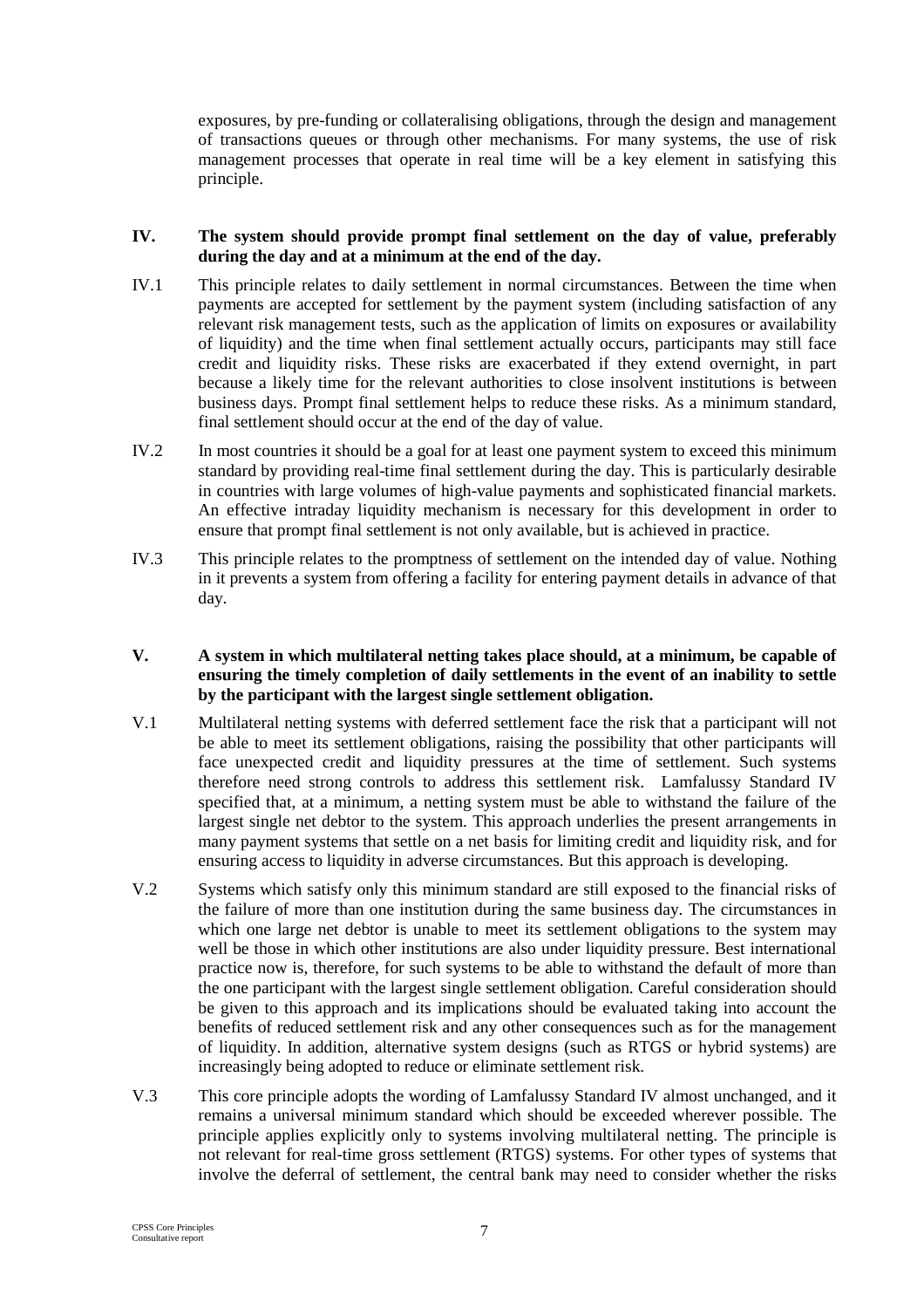are similar. If they are, a similar approach of applying at least the minimum standard, and preferably a higher standard, should be followed.

#### **VI. Assets used for settlement should preferably be a claim on the central bank; where other assets are used, they should carry little or no credit risk.**

- VI.1 Most systems involve the transfer of an asset among system participants to settle payment obligations. The most common and preferable form of such an asset is an account balance at the central bank, representing a claim on the central bank. There are, however, examples of other forms of settlement asset, representing claims on other supervised institutions.
- VI. 2 As all participants in the system must accept the asset, the system's safety depends in part on whether the asset leaves the holder with significant credit risk. If there were more than a negligible risk that the issuer of the asset could fail, the system could face a crisis of confidence, which would create systemic risk. Balances at the central bank are generally the most satisfactory asset used for settlement, because of the lack of credit risk for the holder, and they are typically used in systemically important payment systems. If settlement is completed using other assets, such as claims on a commercial bank, those assets must pose little credit risk.
- VI.3 In some payment systems minimal use is made of a transferable asset. For example, they may settle by offsetting one claim against another. This can be consistent with Principle VI provided that there is no inconsistency with other principles, particularly with Principle I, which requires the legal basis for the offset process to be sound.

#### **VII. The system should ensure a high degree of security and operational reliability and should have contingency arrangements for timely completion of daily processing.**

- VII.1 Market participants rely on payment systems for settling their financial market transactions. To ensure the accuracy and integrity of these transactions, the system should incorporate commercially recognised standards of security appropriate to the transaction values involved. These standards rise over time with advances in technology. To ensure completion of daily processing, the system should maintain a high degree of operational resilience. This is not just a matter of having reliable technology and adequate back up of all hardware, software and network facilities. It is also necessary to have effective business procedures and welltrained and competent personnel who can operate the system safely and efficiently and ensure that the correct procedures are followed. This, together with good technology, will, for example, help to ensure that payments are correctly and quickly processed and that risk management procedures, such as limits, are observed.
- VII.2 The degree of security and reliability required to provide adequate safety and efficiency depends on the degree of systemic importance of the system, as well as any other relevant factors, such as the availability of alternative arrangements for making payments in contingency situations.

#### **VIII. The system should provide a means of making payments which is practical for its users and efficient for the economy.**

VIII.1 Operators, users (that is participants, such as banks and their customers) and overseers of systems all have an interest in the efficiency of a system. They want to avoid wasting resources and, other things being equal, would wish to use fewer resources. There will typically be a trade-off between minimising resource costs and other objectives, such as maximising safety. Within the need to meet these other objectives, the design of the system, including the technological choices made, should seek to economise on relevant resource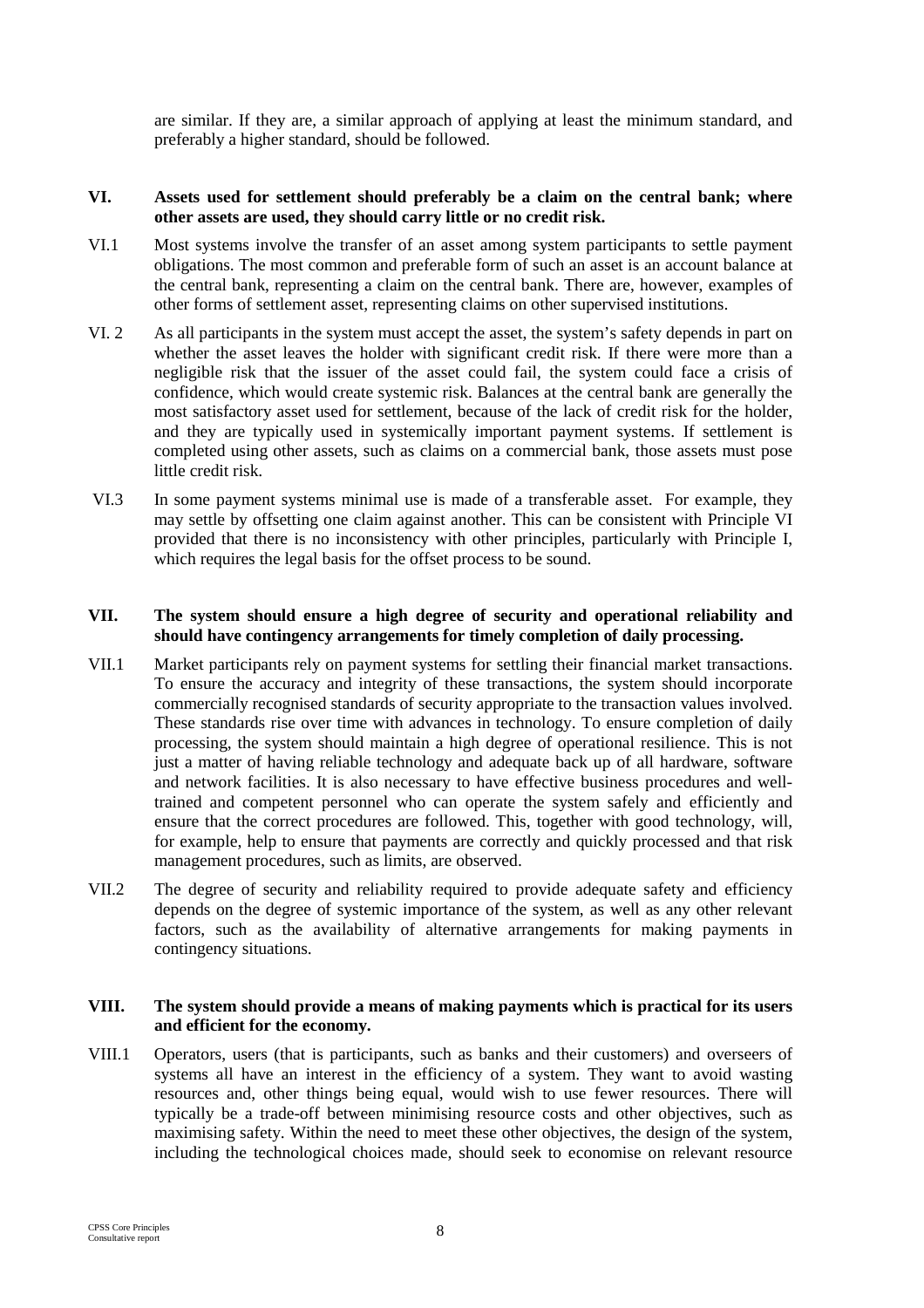costs by being practical in the specific circumstances of the system, and by taking account of its effects on the economy as a whole.

- VIII.2 The costs of providing payment services will depend on the quality of service and the features demanded by users, and on the need for the system to meet the core principles limiting risk in the system. A system which is consistent with the demands of the markets it serves is likely to be more heavily used and so will spread more widely the risk-reducing benefits of satisfying the other principles and the costs of providing the services.
- VIII.3 Designers and operators of payment systems need to consider how to provide a given quality of service, in terms of functionality, safety and efficiency, at minimum resource cost. The relevant costs are not just those passed on to users through system charges, but those of the total resources used by the system and its users in providing the payments services. They will need, for example, to take into account any indirect costs to users, such as the costs of liquidity and collateral.
- VIII.4 The availability of liquidity in a system can be an important element in its smooth operation. Recipients like to be paid in funds which are immediately reusable and so value the advantages of systems with intraday settlement. Senders, however, may face costs in raising liquidity to enable them to pay early in a system. Where systems have inadequate intraday liquidity mechanisms, they can face a risk of slow turnover or even gridlock (where participants are each waiting for the others to pay first). In the interests of efficiency, systems should provide participants with adequate incentives to pay promptly. For real-time systems the supply of intraday liquidity is particularly important. Relevant factors in its supply will include the depth of interbank money markets and the availability of any relevant collateral. With the benefits of smooth payments flows in mind, the central bank should consider whether and how to provide intraday liquidity to support a system's daily functioning.
- VIII. 5 The technology and operating procedures used to provide payment services should be consistent with the types of services demanded by users, reflecting the stage of economic development of the markets served. The design of the payment system should therefore be appropriate for the country's geography, its population distribution and its infrastructure (such as telecommunications, transportation and banking structure). A particular design or technological solution which is right for one country may not be right for another.
- VIII.6 Systems should be designed and operated so that they can adapt to the development of the market for payment services both domestically and internationally. Their technical, business and governance arrangements should be sufficiently flexible to respond to changing demands, for example, in adopting new technologies and procedures.

#### **IX. The system should have objective and publicly disclosed criteria for participation, which permit fair and open access.**

- IX.1 Access criteria that encourage competition amongst participants promote efficient and lowcost payment services. This advantage, however, may need to be weighed against the need to protect systems and their participants from participation in the system by institutions that would expose them to excessive legal, financial or operational risks. Any restrictions on access should be objective and based on appropriate risk criteria. All access criteria should be stated explicitly and disclosed to interested parties.
- IX.2 The rules of the system should provide for clearly specified procedures for orderly withdrawal of a participant from the system, either at the participant's request, or following a decision by the system operator that the participant should withdraw. A central bank's actions in withdrawing access to payment system facilities, or to settlement account services, may also lead to the withdrawal of a participant from a payment system, but it may not be possible for a central bank to specify explicitly in advance all the circumstances in which it might act in this way.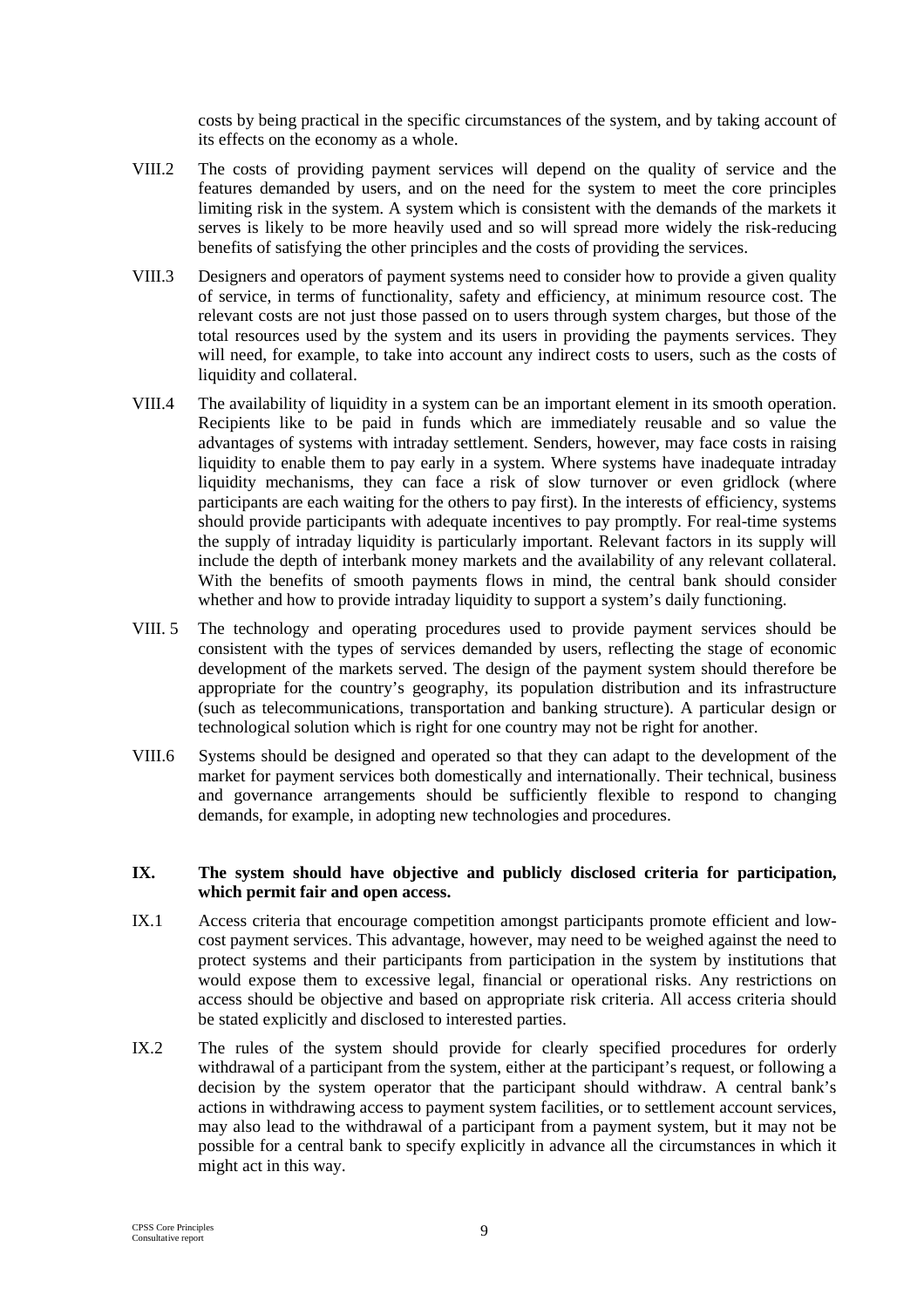#### **X. The system's governance arrangements should be effective, accountable and transparent.**

- X.1 Payment system governance arrangements encompass the set of relationships between the payment system's management and its governing body (such as a board of directors), its owners and its other stakeholders. These arrangements provide the structure through which the system's overall objectives are set, how they are attained and how performance is monitored. Because systemically important payment systems have the potential to affect the wider financial and economic community, there is a particular need for effective, accountable and transparent governance, whether the system is owned and operated by the central bank or by the private sector.
- X.2 Effective governance provides proper incentives for management to pursue objectives that are in the interests of the system, its participants and the public more generally. It also ensures that management has the appropriate tools and abilities to achieve the system's objectives. Governance arrangements should provide accountability to owners (for example, to the shareholders of a private sector system) and, because of the system's systemic importance, to the wider financial community, so that those served by the payment system can influence its overall objectives and performance. An essential aspect of achieving accountability is to ensure that governance arrangements are transparent, so that all affected parties have access to information about decisions affecting the system and how they are taken. The combination of effective, accountable and transparent governance provides a foundation for compliance with the core principles as a whole.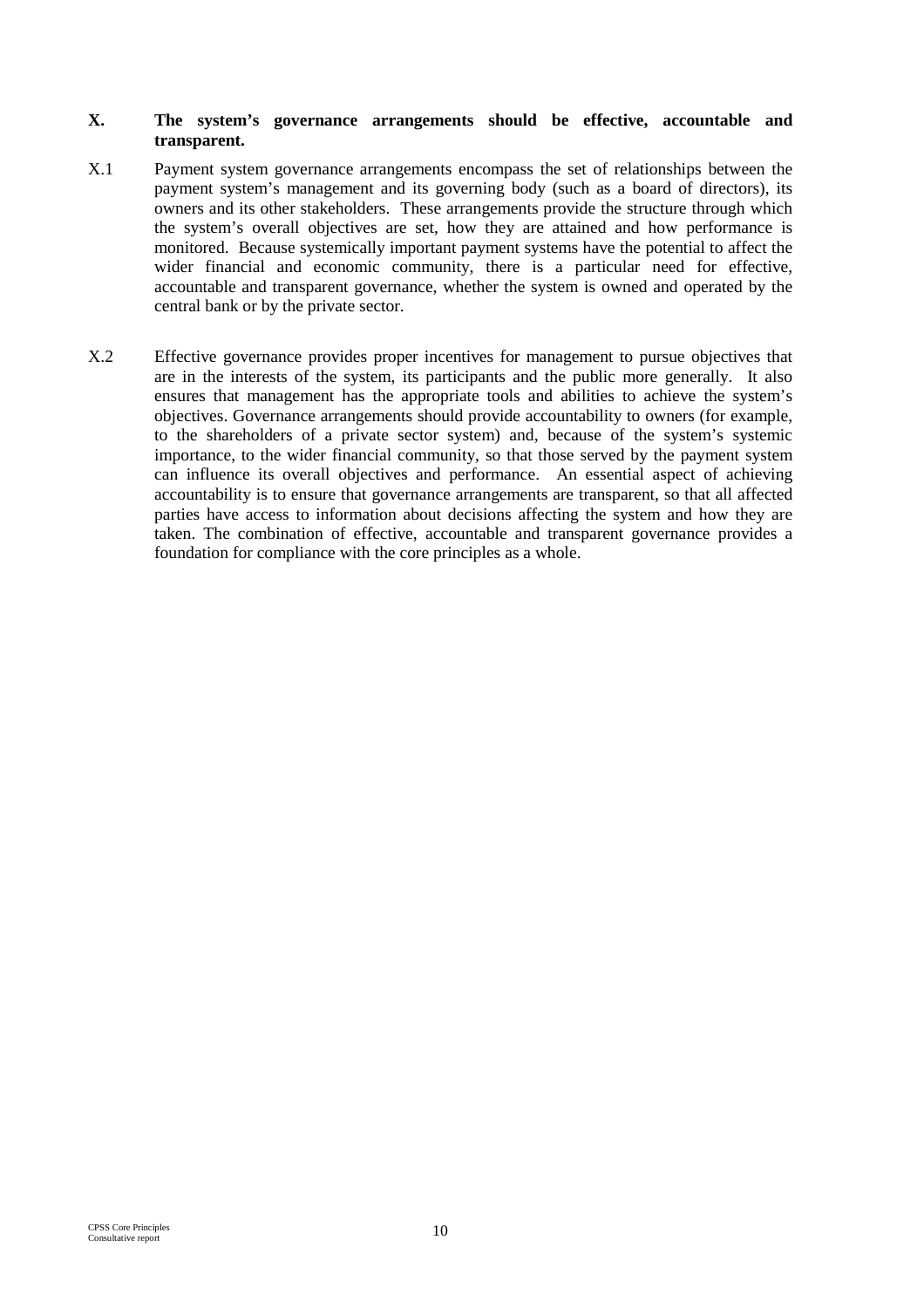## **Section 4: Responsibilities of the central bank in applying the core principles**

#### **A. The central bank should define clearly its payment system objectives and should disclose publicly its role and major policies with respect to systemically important payment systems.**

- A.1 Designers and operators of private sector payment systems, and participants and users of all systems, as well as other interested parties, need to have a clear understanding of the central bank's role, responsibilities and objectives in relation to payment systems. They need also to understand how the central bank intends to achieve those objectives, whether by formal powers or other means. This will enable those parties to operate in a predictable environment and to act in a manner that is consistent with those objectives and policies.
- A.2 The central bank should therefore have clear payment system objectives. It should also define clearly and disclose major policies that will affect the operators and users of systems to ensure that they are well understood and to build support for them.

#### **B. The central bank should ensure that the systems it operates comply with the core principles.**

B.1 The central bank is often the operator of one or more systemically important payment systems. It therefore can and should ensure that they comply with the core principles.

#### **C. The central bank should oversee compliance with the core principles by systems it does not operate and it should have the ability to carry out this oversight.**

- C.1 Where systemically important payment systems are not operated by the central bank, it should oversee their compliance with the core principles. The central bank's oversight of systems should have a sound basis. There may be a wide variety of means by which this can be achieved, depending on the country's legal and institutional framework. Some countries have a statute-based system of oversight with specific tasks, responsibilities and powers assigned to the central bank and sometimes also to other agencies. Others have regimes based on custom and practice, which rely on non-statutory approaches. Either approach can work in its own setting – depending on the legal and institutional framework of the country concerned and the acceptance of the approach by the institutions overseen. The potential benefits of a statute-based approach to oversight, however, deserve serious consideration in countries newly establishing or significantly revising the oversight role and related policies.
- C.2 The central bank should ensure that it has the expertise and resources to carry out its oversight functions effectively. It should not use its oversight role to disadvantage private sector systems relative to those which it owns and operates itself, but to ensure that the combination of public and private sector provision meets the public policy objectives.

#### **D. The central bank, in promoting payment system safety and efficiency through the core principles, should cooperate with other central banks and with any other relevant domestic or foreign authorities.**

D.1 A number of different authorities can have an interest in the safe and efficient functioning of payment systems. In addition to central banks, they can include, for example, legislative authorities, ministries of finance, supervisors and competition authorities. In particular, oversight of a country's payment systems, surveillance of its financial markets and supervision of financial institutions are complementary activities, which may be carried out by different agencies. A cooperative approach is likely to assist the fulfilment of all the relevant public policy goals.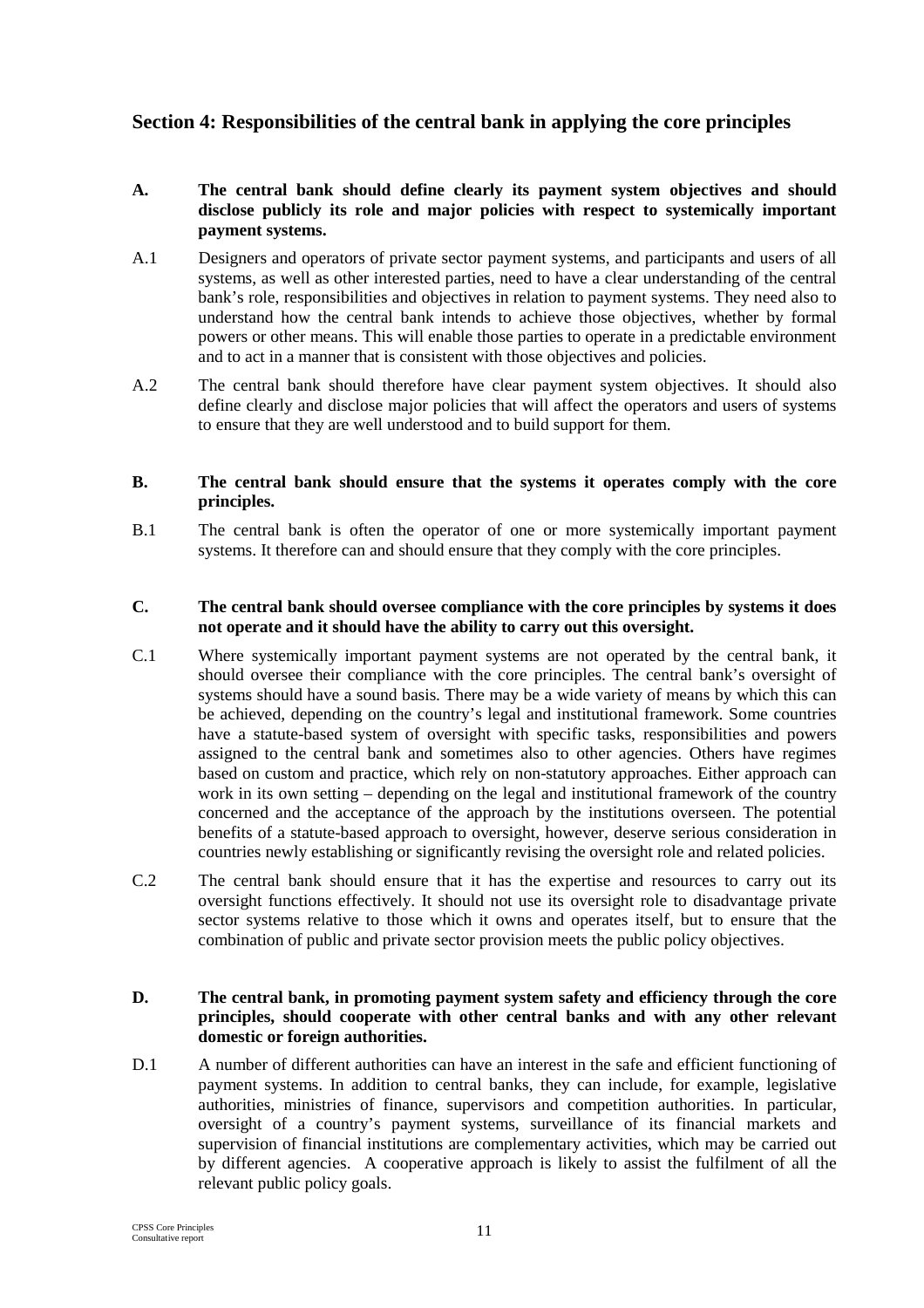- D.2 Payment system oversight concentrates on the stability of the system as a whole, while the supervisors of individual banks and other financial institutions focus on the risks to specific participants. In particular, in assessing payment system risks, overseers may need to take into account the ability of individual participants to fulfil their responsibilities in the system. In monitoring the financial risks for an individual institution, the supervisors may need to take into account risks to which participants can be exposed as a result of participation in the systems and which could affect the viability of the institution. Regular exchanges of views and information between supervisors and overseers, including, where relevant, about key individual participants, can assist these complementary objectives. These exchanges can often benefit from agreements on the sharing of information.
- D.3 Cooperation is particularly important for systems with cross-border or multi-currency characteristics. The principles for cooperative central bank oversight set out in Part D of the Lamfalussy Report provide a framework for such cooperation.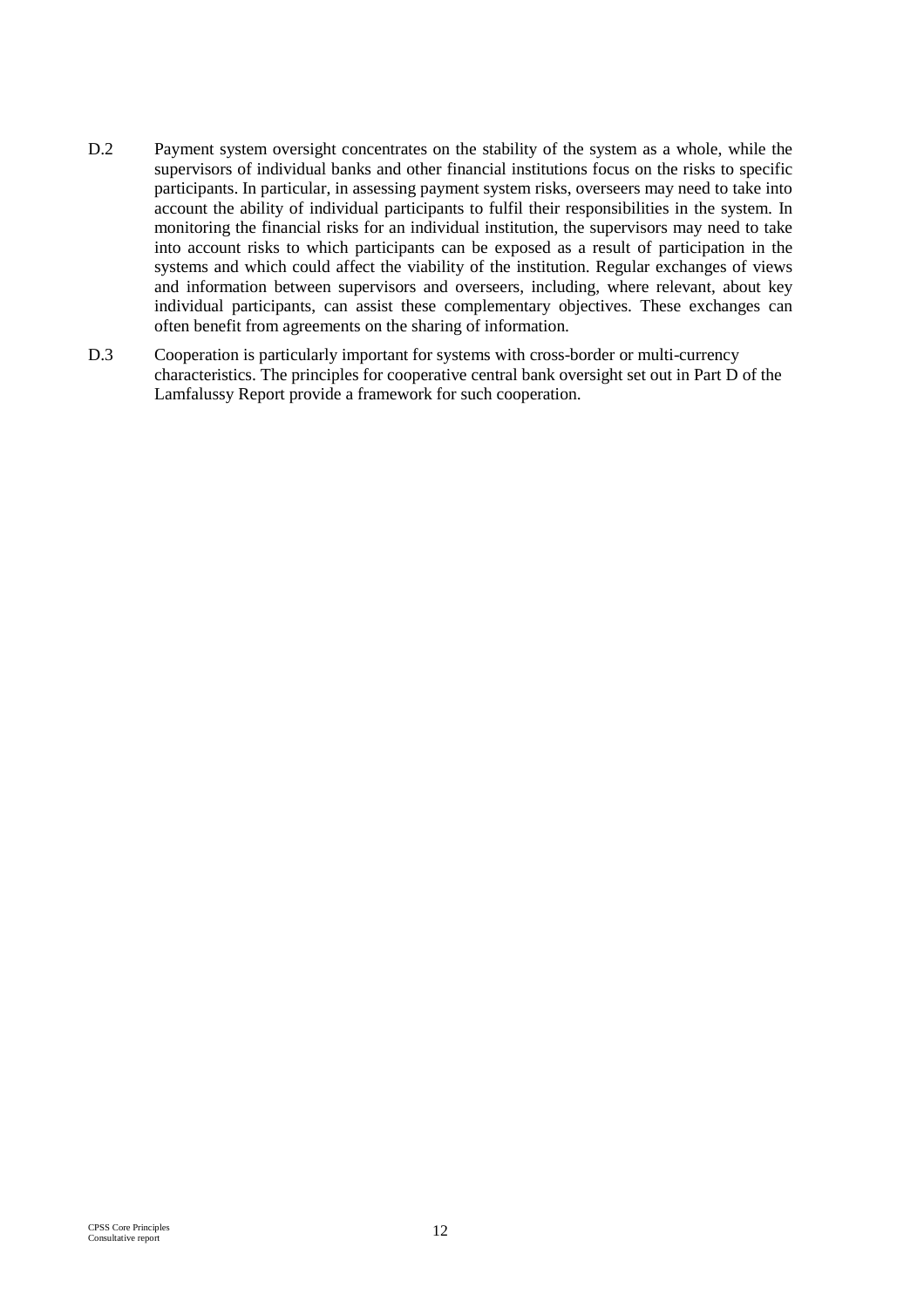## **Annex**

# **Members of the Task Force on Payment System Principles and Practices**

| Chairman                               | John Trundle<br><b>Bank of England</b>                                  |  |
|----------------------------------------|-------------------------------------------------------------------------|--|
| Reserve Bank of Australia              | John Veale                                                              |  |
| National Bank of Belgium               | <b>Johan Pissens</b><br>Marc Hollanders (until March 1999)              |  |
| Banco Central do Brasil                | Luis Gustavo da Matta Machado                                           |  |
| <b>Bank of Canada</b>                  | Clyde Goodlet                                                           |  |
| European Central Bank                  | <b>Koenraad De Geest</b>                                                |  |
| <b>Bank of France</b>                  | Jacqueline Lacoste                                                      |  |
| Deutsche Bundesbank                    | <b>Wolfgang Michalik</b><br>Markus Mayers (from March 1999)             |  |
| Hong Kong Monetary Authority           | Paul Chui<br>Theresa Cheung (from May 1999)                             |  |
| National Bank of Hungary               | <b>Istvan Pragay</b>                                                    |  |
| <b>Bank of Italy</b>                   | Rita Brizi<br>Paola Giucca (from July 1999)                             |  |
| Bank of Japan                          | Shuhei Aoki<br>Junichi Iwabuchi                                         |  |
| Bank Negara Malaysia                   | <b>Christopher Fernandez</b>                                            |  |
| <b>Bank of Mexico</b>                  | José Quijano<br>Francisco Solis                                         |  |
| Netherlands Bank                       | Henny van der Wielen<br>Pim Claassen (until May 1999)<br>Martin Santema |  |
| Central Bank of the Russian Federation | Nina Loushanina                                                         |  |
| Saudi Arabian Monetary Agency          | Abdullah Al Suweilmy                                                    |  |
| Monetary Authority of Singapore        | Philip Woo Yew Weng                                                     |  |
| South African Reserve Bank             | David Mitchell (from April 1999)<br>Ilna Stroh (until April 1999)       |  |